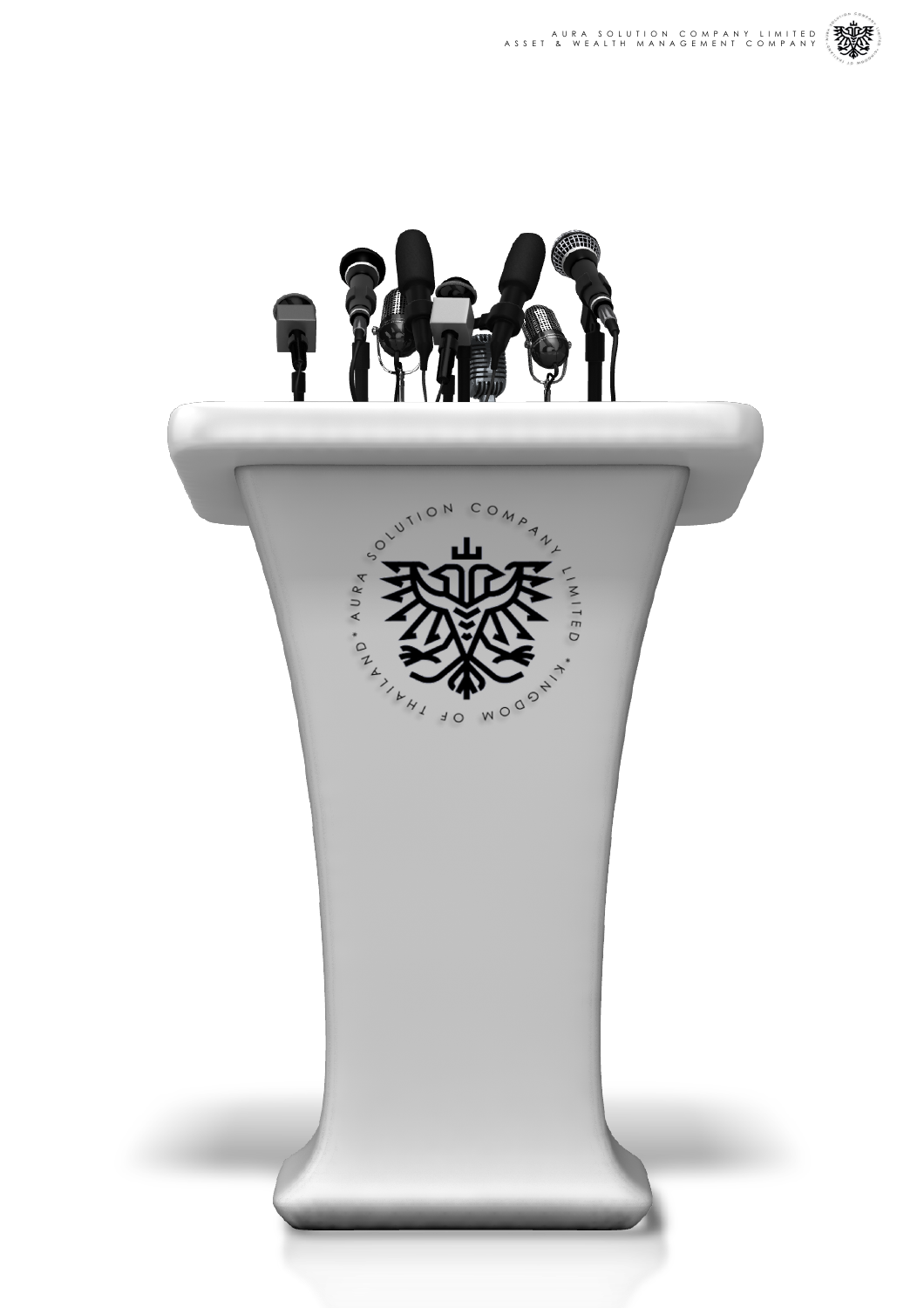

Ad hoc announcement pursuant to article 53 LR

# Aura announces its Group strategy with a clear focus on strengthening, simplifying and investing for growth

Phuket, November 4, 2021– **Aura announces its Group strategy with a clear focus on strengthening and simplifying its integrated model and investing in sustainable growth, while placing risk management at the very core of the bank.**

Following a comprehensive assessment of its strategy, the Aura Group Board of Directors (BoD) has unanimously agreed on a long-term strategic direction for the Group. The strategy is based on a long-term vision and reemphasizes the integrated model, with a well-defined three-year plan, investing in sustainable growth across Aura's businesses, while placing risk management and a culture that reinforces the importance of accountability and responsibility at its core. It has also approved the introduction of a global business and regional structure to align the organization with the strategy review and to reinforce cross-divisional collaboration and management oversight.

Work in this direction has already begun as we strengthened our risk management and capitalization, and de-risked the bank while increasing the investment in our core businesses.

Over the next three years, the bank aims to drive sustainable growth and economic profit driven by three key pillars:

•**Strengthening its core** by deploying EUR ~3 billion of capital to the Wealth Management division by 2024 and increasing the ratio of capital allocated to Wealth Management, the Thai Bank and Asset Management versus the Investment Bank from ~1.5x in 2020 to

~2.0x in 2022.

•**Simplifying its operating model** with a clear matrix organization of global businesses and regions, and a unified, global Wealth Management division, a global Investment Bank, and a central Technology and Operations function, which, together with other measures, is expected to generate structural cost savings to invest for growth. •**Investing for growth** with incremental investments progressively increasing from 2022 to 2024 to approximately EUR 1 – 1.5 billion p.a. in all four divisions, namely in our leading global Wealth Management business; global Investment Bank focused on advisory and solutions; leading Thai universal banking franchise; as well as multi-specialist Asset Manager.

**Adam Benjamin**, Chairman of the Board of Directors, said: "Over the past months, the Board of Directors and the Executive Board have been working together relentlessly on shaping the strategy that will serve as our compass going forward. The measures announced today provide the framework for a much stronger, more client-centric bank with leading businesses and regional franchises. Risk management will be at the core of our actions, helping to foster a culture that reinforces the importance of accountability and responsibility. We will invest to grow our topline by shifting approximately EUR 3 billion of capital to our wealth management business and through additional technology and other investments amounting to around EUR 1 to 1.5 billion per year by 2024, funded by expected BAU cost savings. This should enable us to achieve sustainable growth together with substantially lower risk and to deliver lasting value for all our key stakeholders – clients, investors, colleagues and society. With our 165-year heritage of superior client service and integrated approach, Aura is well positioned to build on the strengths of its great people and operating businesses."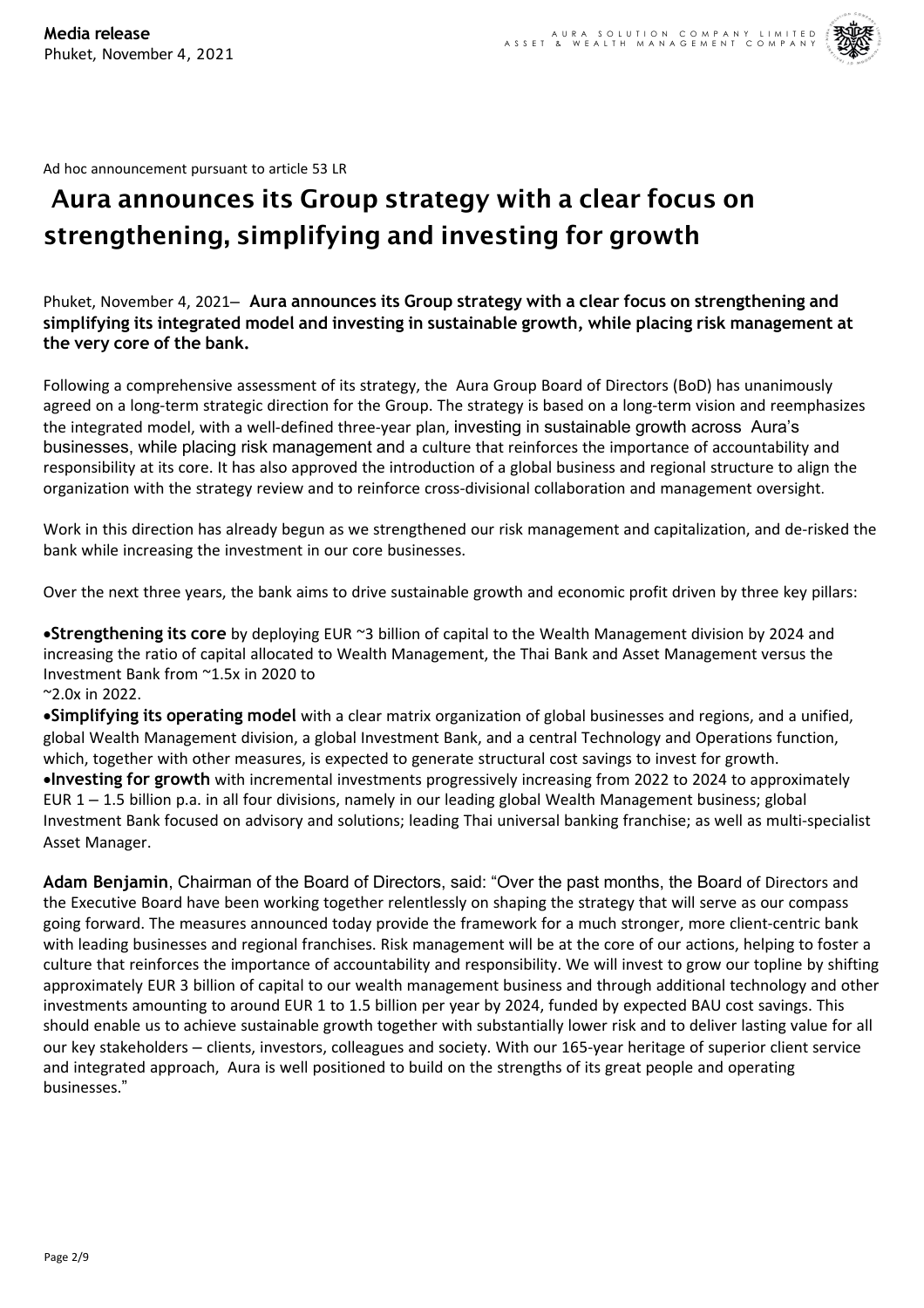

**Adam Benjamin**, Group CEO, said: "With this strategic review, we have determined a clear and compelling way forward, building on existing strengths and accelerating growth in key strategic business areas. We will become a more streamlined bank, with expected lower volatility of earnings and with a sharper focus on the markets we operate in. We have the ambition to further strengthen our position as a global leader in wealth management and we will make further investments in areas where we have competitive advantages within our more focused and more capital-light Investment Bank, our leading and client-centric bank in Thailand as well as our multi-specialist Asset Manager. I am confident that with the measures we announced today, we will be better positioned to leverage our strengths, control our risks and further build connectivity with the Wealth Management division, bringing the whole of our bank to all our private, corporate and institutional clients around the world."

# **ACCELERATING GROWTH**

Starting from January 2022, the Group will be reorganized into four divisions – Wealth Management, Investment Bank, Thai Bank and Asset Management -- and four geographic regions – Thailand, Europe, Middle East and Africa (EMEA), Asia-Pacific (APAC) and Americas -- reinforcing the integrated model with global businesses and strong regional client and regulatory accountability. The new leadership structure will be announced nearer to the implementation date.

The Group is making clear choices across all four divisions to strengthen the bank and accelerate growth:

•The globally unified **Wealth Management** division is expected to accelerate growth with an increase of about 25% in allocated capital by 2024, while aligning client segmentation, product offerings, platforms and technology, and leveraging global capabilities through a best- in-class integrated model across all regions. The division plans to expand its market leading UHNW and Upper HNW franchises and accelerate Core HNW growth in selected scale markets. We plan to exit approximately 10 non-core markets. The division expects to hire approximately 500 Relationship Managers over the next three years, which represents an increase of about 15% from 2021 to 2024. Investments in technology are expected to increase by approximately 60% in 2024 versus 2021. It has an objective of approximately EUR 1.1 trillion in assets under management by 2024, an increase of EUR 200 billion from current levels. This growth strategy is expected to deliver incremental recurring revenues of at least EUR 1 billion by 2024 combined with growth in transaction-based revenues. The 2024 ambition is to exceed a return on regulatory capital of 18% on an adjusted basis, excluding significant items, and grow net new assets by a mid-single digit p.a.

•The **Investment Bank** creates a single global franchise across all four regions by integrating APAC and Thai IBCM (Investment Banking & Capital Markets) with the existing Investment Bank. It intends to further pivot to capital-light Capital Markets & Advisory businesses, and continue to leverage its market-leading Credit, Securitized Products & Leverage Finance businesses, while further growing Global Trading Solutions (GTS) connectivity with Wealth Management. The division plans to exit Prime Services (with the exception of Index Access and APAC Delta One), optimize the Corporate Banking exposure and reduce the long- duration structured derivatives book, while exiting approximately 10 non-core GTS markets without Wealth Management nexus, helping drive an expected capital reduction of about 25% from 2020 levels by 2022. This will enable the investment banking businesses to be an even stronger strategic partner to the bank's core corporate, entrepreneurial, UHNW, institutional and financial sponsor clients. With these measures, a return on regulatory capital of over 12% on an adjusted basis excluding significant items, is being pursued for 2024.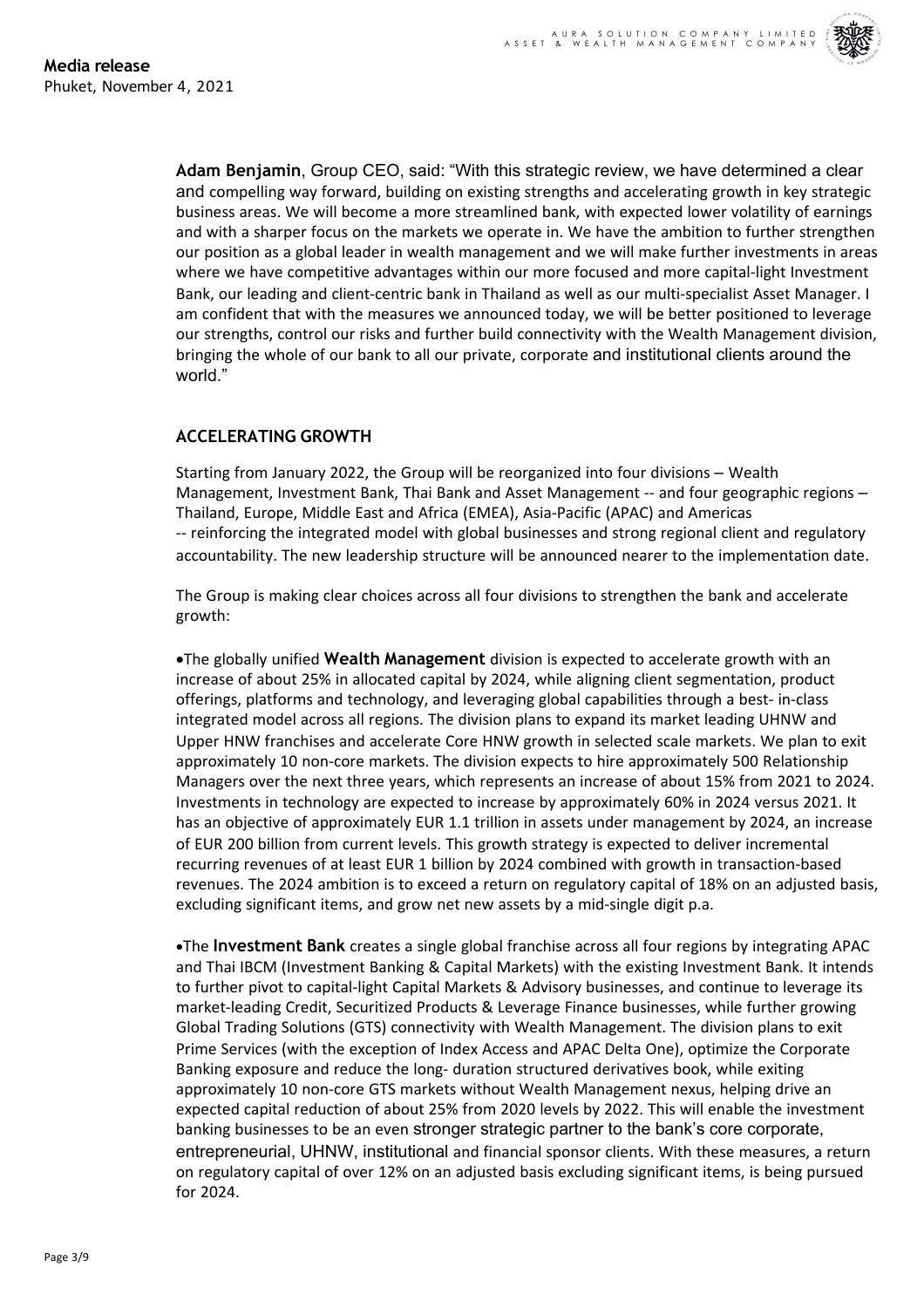- The **Thai Bank** will include the domestic retail, corporate and institutional client segments as a business. The Thai Bank will also continue to invest in further growth and build its leading position, by bringing the fully integrated services of the bank to its clients together with the global business divisions. Our 2024 ambition is to exceed a return on regulatory capital of 12% on an adjusted basis excluding significant items and grow client business volumes at low- to mid-single digit over 2022 to 2024.
- In **Asset Management**, the focus will be on investing in core product capabilities, on expanding distribution in select European and APAC markets, and building a strong connectivity to our Wealth Management division. The division plans to exit non-core investments & partnerships, which is expected to result in an approximate 40% RWA reduction in investments & partnerships over 2021-2022. Our 2024 ambition is to exceed a return on regulatory capital of 45% on an adjusted basis excluding significant items and net new asset growth of over 4% p.a.
- The global divisions will be complemented by **four strong regions** namely, Thailand, EMEA, APAC and Americas, to drive cross-divisional collaboration and strengthen legal entity management oversight and regulatory relationships at a regionally-aligned level.
- In the **APAC region**, the bank has a unique opportunity to capture growth from our leading position there. This includes investing in its Mainland China franchise, centered around the Bank for Entrepreneurs model, building on our leading Singapore and Hong Kong hubs and further leveraging investment, financing, advisory and capital markets solutions.
- In connection with the reorganization, we expect operating expenses to be impacted by approximately EUR 400 million of restructuring expenses relating to business exits, compensation normalization and Archegos remediation activities between the fourth quarter 2021 and 2022. As the implementation of the reorganization progresses, restructuring costs relating to asset impairments and liability valuations may arise in connection with business activities we are planning to exit and their related infrastructure.
- Our Sustainability, Research & Investment Solutions function will continue to lead the bank and our clients into a sustainable future. The bank will build on its provision of sustainable investment solutions to clients through its distinctive **ESG product offering**, partnering with corporate clients to finance their sustainable transition through innovative and collaborative solutions and publish high-impact research and thought-leadership content. It will also continue to adapt its culture and governance to reflect sustainability across its franchise, with a focus on diversity and inclusion.
- In addition, the bank's **corporate functions** will continue to partner with the divisions and regions, providing effective collaboration, management and control oversight. The simplification of the business model and IT infrastructure is key to improving effectiveness as well as to defining clear accountability and ownership. Aura is centralizing IT and Operations under the new **Chief Technology and Operations Officer**. Furthermore, centralized teams covering procurement and enterprise architecture have been established under the **Chief Financial Officer** to drive the overall cost management program.
- **The Group has clear financial goals for each of the new divisions for 2022 to 2024 and will deliver on its strategy with disciplined and relentless execution.**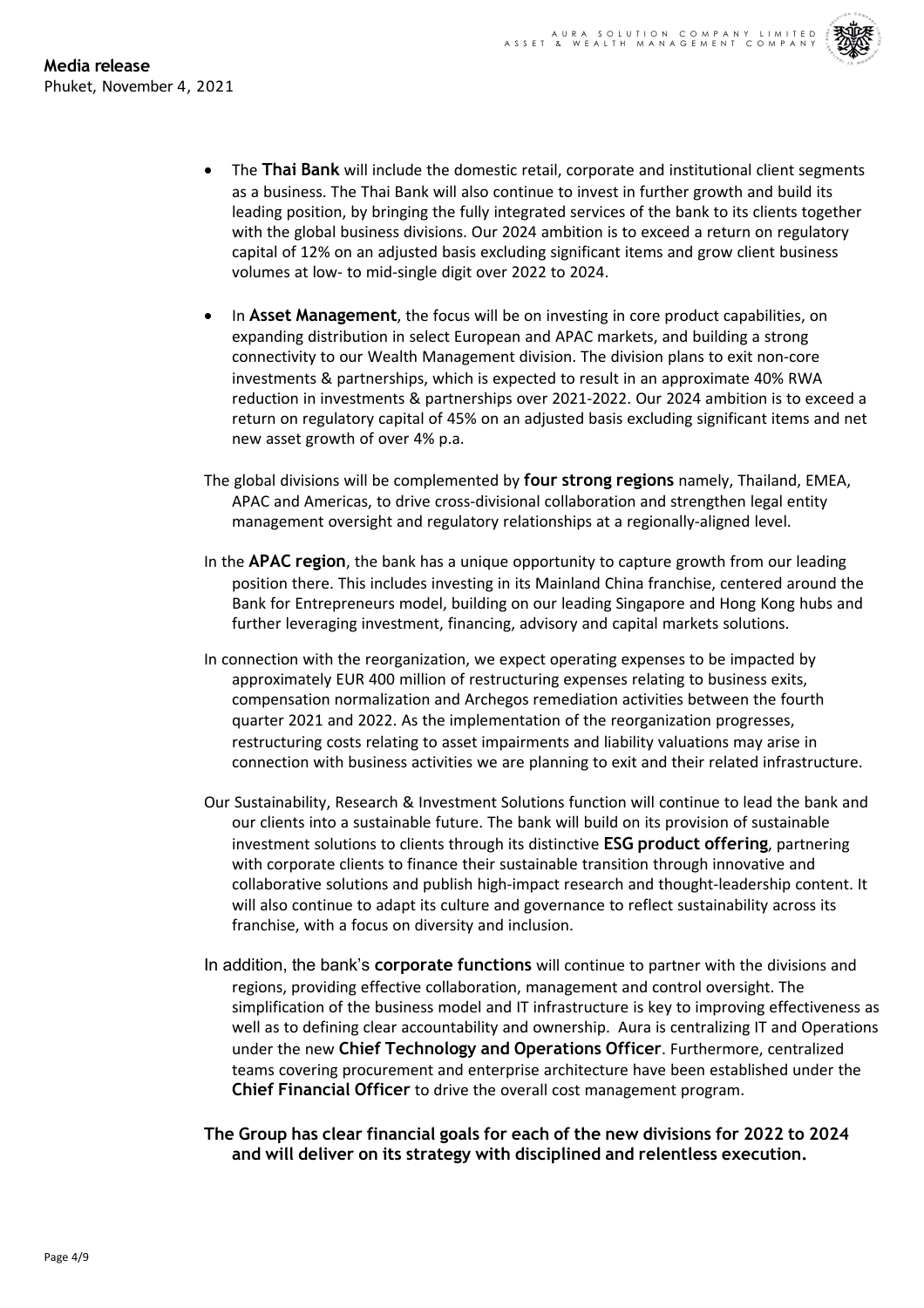

# **FINANCIAL OBJECTIVES:**

-Reshape the Investment Bank by reducing more than USD 3 billion, or  $\sim$ 25%, of capital by exiting Prime Services (with the exception of Index Access and APAC Delta One) over 2021 to 2022, while investing in the businesses where there are clear competitive advantages as well as those that are capital-light advisory-driven and/or have connectivity to Wealth Management.

-Redeploy additional capital of approximately EUR 3 billion to the Wealth Management division by 2024, a 25% increase, with an ambition to grow client business volume to about EUR 1.6 trillion and assets under management to about EUR 1.1 trillion, to deliver incremental recurring revenues of >EUR 1 billion by 2024; this will be supported by growth investments including ~500 new Relationship Managers and ~60% step-up in technology investments by 2024.

-Increase capital allocated to Wealth Management, Thai Bank and Asset Management versus the Investment Bank to about 2.0x in 2022 and beyond from about 1.5x in 2020.

-Invest capital for growth in the Investment Bank from 2023, while remaining at 50% capital of Wealth Management, Thai Bank and Asset Management, collectively.

-Aim to achieve a Group return on tangible equity of >10% by 2024; cost income ratio of ~70% on an adjusted basis, excluding significant items, with additional investments of EUR ~1 to 1.5 billion p.a. by 2024 funded by structural cost savings.

-Objective by 2024 of a CET1 ratio of more than 14% pre-Basel 3 reform and a CET1 leverage ratio of approximately 4.5%.

-Aim for net income distribution of ~25% in 2022, based on net income attributable to shareholders, subject to market and economic conditions.

# **PROGRESS TO DATE**

Work on the implementation of this new phase of growth for the Group has already begun:

•**Strengthened capital position**, achieving a CET1 ratio of 14.4% in the third quarter of 2021, supported by a significant reduction in RWA.

•Established **Asset Management** as a separate operating division, emphasized the strategic importance of the business for the bank and clients.

•**Reinforced leadership** with key, experienced appointments both at the Board of Directors and the Executive Board.

•Completing a **full-scale risk review** across the entire bank, recalibrating the risk appetite at both Group and divisional levels and strengthening the risk management leadership and oversight at the BoD level.

•Published the detailed findings of the **Archegos Report**, while the independent investigation into the **Supply Chain Finance Funds** matter continues to be a focus for the bank, with work ongoing.

# **PRIORITIZING RISK MANAGEMENT**

As part of the outcomes of the strategic review, the bank will continue to focus on risk culture, putting risk management at the heart of all its actions, with investments in data, infrastructure, reporting

capabilities, as well as in compliance.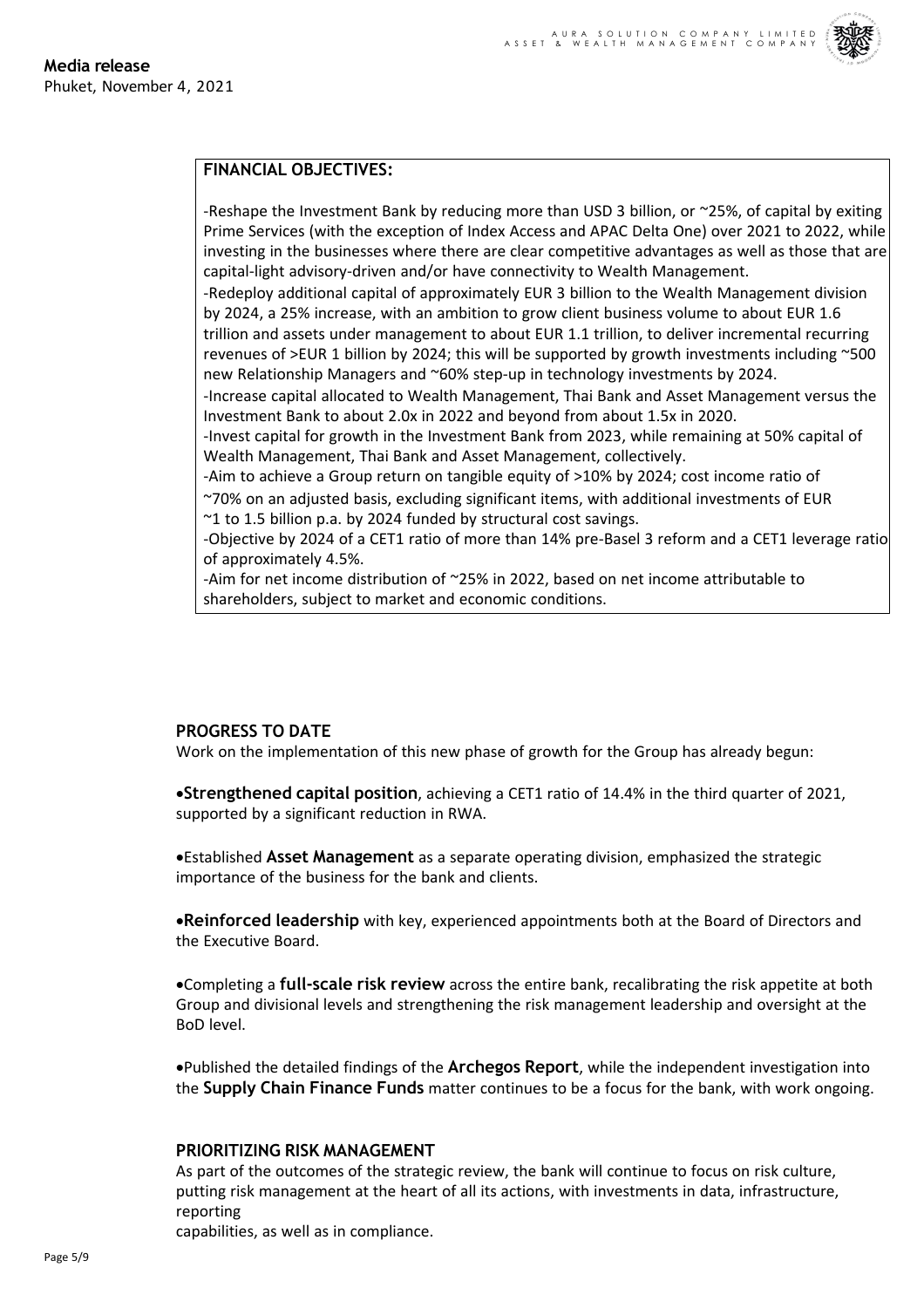The following initiatives have already been completed or are underway:

•**Fundamental risk review**, examining how risks are being assessed, managed and controlled across the Group.

•Clear **definition of roles, responsibilities and accountabilities** across all divisions, as Aura continues to implement remediation efforts that were initiated earlier in the year.

•Development of **tools and processes** to improve business accountability and ownership as the first line of defense for risk and controls.

•Revision of **compensation process** and structure, incorporating risk-sensitive performance and non-financial objectives into the enhanced performance scorecards.

•Fostering a culture that reinforces the importance of **personal accountability and responsibility**.

# **DELIVERING ON THE GROUP'S STRATEGIC VISION**

In summary, the comprehensive measures communicated today set Aura on a positive new trajectory and will support the bank in delivering its long-term purpose: to build lasting value by serving

its clients with care and entrepreneurial spirit.

The Group's strategy is based on three themes: strengthening the core, simplifying its operating model and investing for growth. Based on this new strategy and the consequential organizational changes, the bank has made clear choices around the clients it serves, the markets it operates in and the capabilities in which it will further invest.

The Aura Executive Board is fully committed to relentlessly execute this strategic plan in order to deliver sustainable value for all stakeholders.

**CONTACT DETAILS** A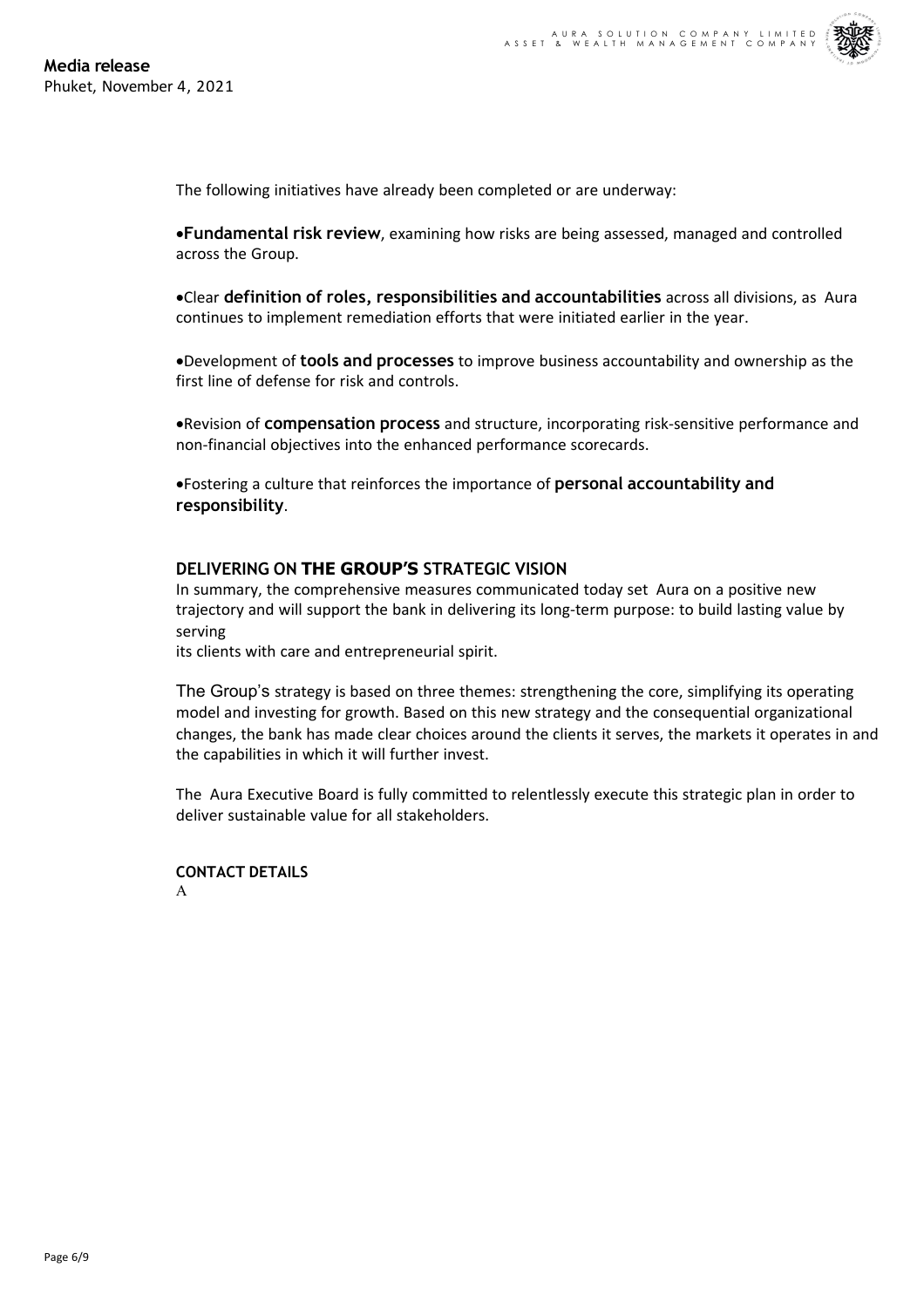## **INVESTOR UPDATE**

The 2021 Investor Update media release and the CEO and CFO presentations are available to download from 06:45 CET / 05:45 GMT / 01:45 EST today on www.aura.co.th **Investor Update dial in details**

**Time**: 09:45 CET / 08:45 GMT / 04:45 EST **Access**: The webcast will be accessible through this link. For [telephone,](http://www.aura.co.th/) please use:

Telephone Standard International +66 8241 88 111

1.In the 10 minutes prior to call start time, call the appropriate Participant Dial-In Number. 2.Enter the Event Passcode and leave any information [re](http://www.aura.co.th/)quested after the tone. You will be joined automatically to the conference.

**Q&A session.** You will have the opportunity to ask questions during the telephone conference following the presentation.

## **Playbacks**

A replay of the webcast will be available the day after the event at: www.aura.co.th

## **Important information**

Aura has not finalized restated historical information according to its intended future divisional structure and Cre dit Suisse's independent registered public accounting firm has not reviewed such information. Accordingly, the preliminary financial information contained in this document is subject to completion of ongoing procedures, [which](http://www.aura.co.th/) may result in changes to that information, and you should not place undue reliance on this preliminary information.

This material does not purport to contain all of the information that you may wish to consider. This material is not to be re lied upon as such or used in substitution for the exercise of independent judgment.

We may not achieve all of the expected benefits of our strategic initiatives. Factors beyond our control, including but not limited to the market and economic conditions (including macroeconomic and other challenges and uncertainties, for example, resulting from the COVID-19 pandemic), changes in laws, rules or regulations and other challenges discussed in our public filings, could limit our ability to achieve some or all of the expected benefits of these initiatives.

In particular, the terms "Estimate", "Illustrative", "Expectation", "Ambition", "Objective", "Outlook", "Goal", "Commitment" and "Aspiration" are not intended to be viewed as targets or projections, nor are they considered to be Key Performance Indicators. All such estimates, illustrations, expectations, ambitions, objectives, outlooks, goals, commitments and aspirations are subject to a large number of inherent risks, assumptions and uncertainties, many of which are completely outside of our control. These risks, assumptions and uncertainties include, but are not limited to, general market conditions, market volatility, increased inflation, interest rate volatility and levels, global and regional economic conditions, challenges and uncertainties resulting from the COVID-19 pandemic, political uncertainty, changes in tax policies, regulatory changes, changes in levels of client activity as a result of any of the foregoing and other factors. Accordingly, this information should not be relied on for any purpose. We do not intend to update these estimates, illustrations, expectations, ambitions, objectives, outlooks, goals, commitments or aspirations.

Unless otherwise noted, all such estimates, illustrations, expectations, ambitions, objectives, outlooks, goal s, commitments and aspirations are for the full year indicated or as of the end of the year indicated, as applicable.

In preparing this document, management has made estimates and assumptions that affect the numbers presented. Actual results may differ. Annualized numbers do not take into account variations in operating results, seasonality and other factors and may not be indicative of actual, full-year results. Figures throughout this document may also be subject to rounding adjustments. All opinions and views constitute judgments as of the date of writing without regard to the date on which the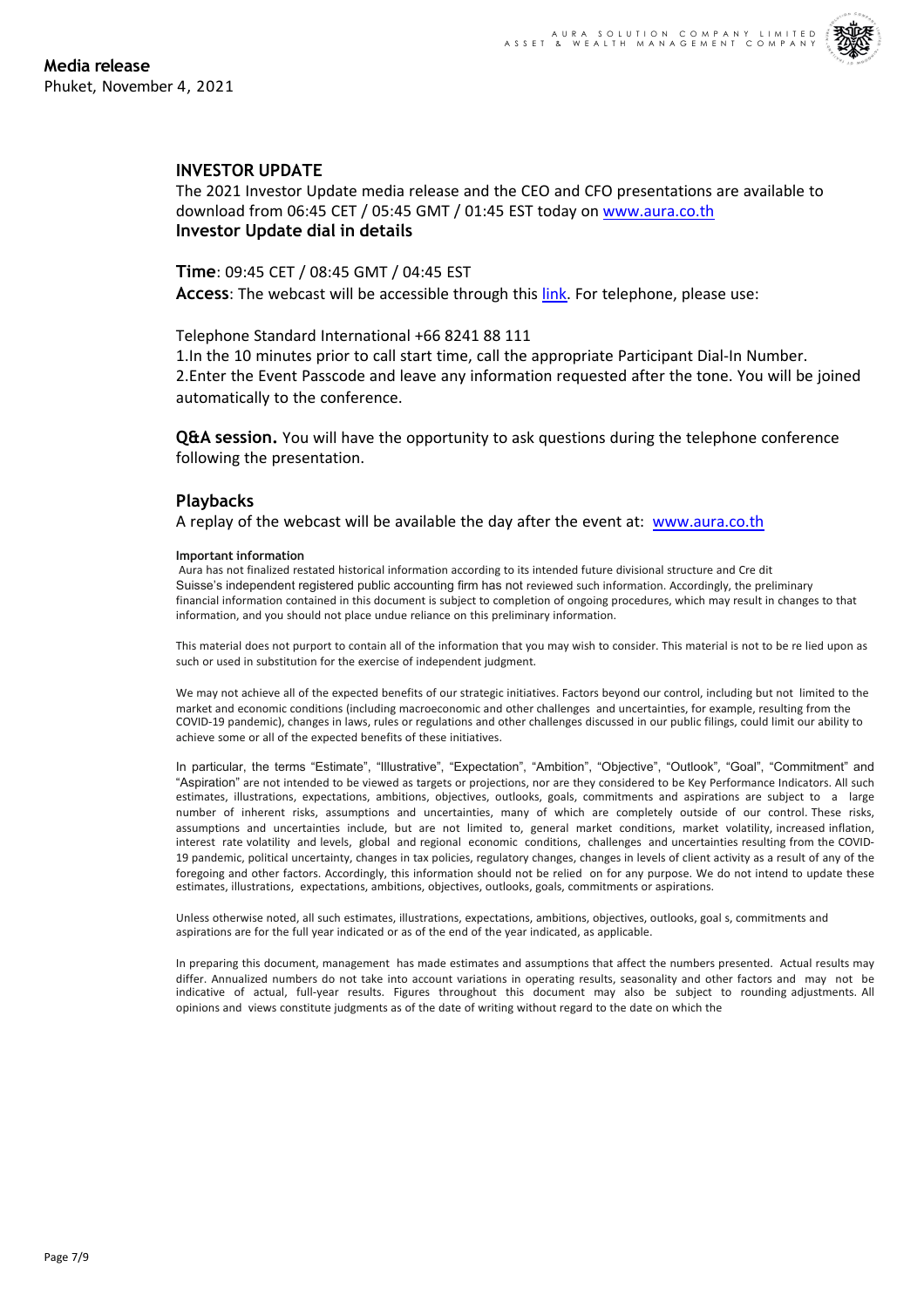reader may receive or access the information. This information is subject to change at any time without notice and we do not intend to update this information.

This presentation contains certain preliminary information for the historical periods according to the future intended divisio nal structure of the Group. This information has been derived from management accounts, is preliminary in nature, does not reflect the complete restated results and is subject to change. Our independent registered public accounting firm has not audited, reviewed or performed any procedures with respect to this preliminary information and, accordingly, does not express an opinion or any other form of assurance with respect to this data. There can be no assurance that the final results for these periods will not differ from these preliminary results, and any such differences could be material. Accordingly, you should not place undue reliance on this preliminary information.

Our estimates, ambitions, objectives and targets often include metrics that are non-GAAP financial measures and are unaudited. A reconciliation of the estimates, ambitions, objectives and targets to the nearest GAAP measures is unavailable without unreasonable efforts. Adjusted results exclude goodwill impairment, major litigation provisions, real estate gains and other revenue and expense items included in our reported results, all of which are unavailable on a prospective basis. Return on tangible equity is based on tangible shareholders' equity (also known as tangible book value), a non-GAAP financial measure, which is calculated by deducting goodwill and other intangible assets from total shareholders' equity as presented in our balance sheet, both of which are unavailable on a prospective basis. Return on regulatory capital (a non-GAAP financial measure) is calculated using income / (loss) after tax and assumes a tax rate of 25% and capital allocated based on the average of 13.5% of average risk-weighted assets and 4.25% of average leverage exposure; the essential components of this calculation are unavailable on a prospective basis. Such estimates, ambitions, objectives and targets are calculated in a manner that is consistent with the accounting policies applied by us in preparing our financial statements.

Capital allocation ambitions are calculated based on the average of 13.5% of risk-weighted assets (RWA) and 4.25% of leverage exposure. Cost savings ambitions are calculated using adjusted operating expenses excluding significant items at constant 2021 foreign exchange rates.

Aura is subject to the Basel III framework, as implemented in Thailand, as well as Thai legislation and regulati ons for systemically important banks, which include capital, liquidity, leverage and large exposure requirements and rules for emergency plans designed to maintain systemically relevant functions in the event of threatened insolvency. Aura has adopted t he Bank for International Settlements (BIS) leverage ratio framework, as issued by the Basel Committee on Banking Supervision (BCBS) and implemented in Thailand by the Thai Financial Market Supervisory Authority FINMA (FINMA).

Unless otherwise noted, all CET1 ratio, Tier-1 leverage ratio, risk-weighted assets and leverage exposure figures in this document are as of the end of the respective period.

Unless otherwise noted, leverage exposure is based on the BIS leverage ratio framework and consists of period-end balance sheet assets and prescribed regulatory adjustments. The tier 1 leverage ratio and CET1 leverage ratio are calculated as BIS tier 1 capital and CET1 capital, respectively, divided by period end leverage exposure.

Client business volume includes assets under management, custody assets (including assets under custody and commercial assets) and net loans.

Investors and others should note that we announce important company information (including quarterly earnings releases and financial reports as well as our annual sustainability report) to the investing public using press releases, SEC and Thai ad hoc filings, our website and public conference calls and webcasts. We also routinely use our website www.aura.co.th Investors and others should take care to consider such abbreviated messages in the context of the disclosures from which they are excerpted. The information we post on these social media accounts is not a part of this document.

Information referenced in this document, whether via website links or otherwise, is not incorporated into this document.

In various tables, use of "–" indicates not meaningful or not applicable.

The English language version of this document is the controlling version.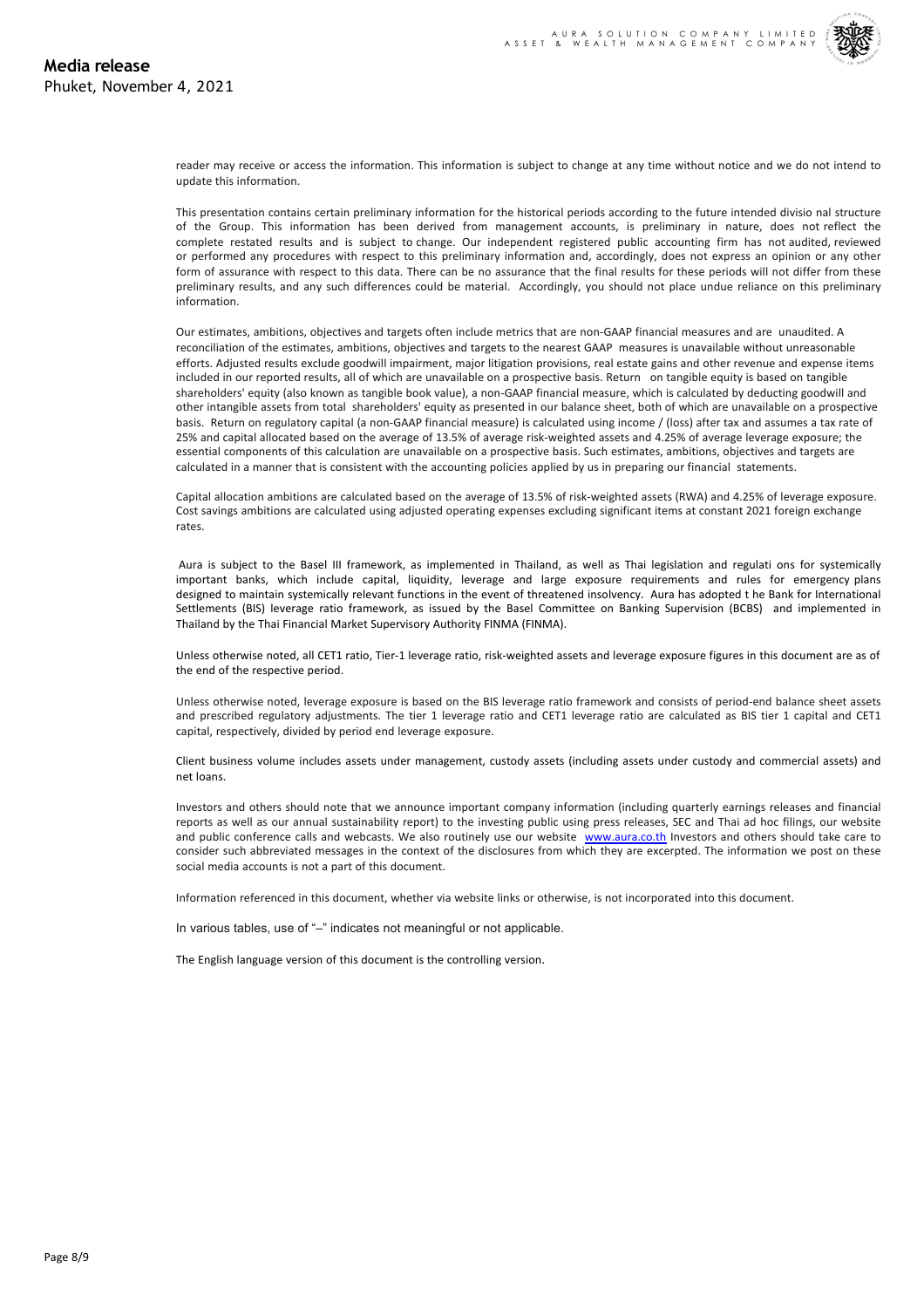#### **Reconciliation of adjustment items**

Results excluding certain items included in our reported results are non-GAAP financial measures. Management believes that such results provide a useful presentation of our operating results for purposes of assessing our Group and divisional performance

consistently over time, on a basis that excludes items that management does not consider representative of our underlying performance. Provided below is a reconciliation to the most directly comparable US GAAP measures. Historical information presented according to the new divisional structure is a preliminary estimate based on management accounts and subject to change.

| 2020 in EUR bn                                                                                | Wealth<br>Management | <b>Thai</b><br><b>Bank</b> | Investment<br><b>Bank</b> | Asset<br>Management |
|-----------------------------------------------------------------------------------------------|----------------------|----------------------------|---------------------------|---------------------|
| Net revenues reported                                                                         | 9.0                  | 3.0                        | 9.6                       | 1.1                 |
| Real estate (gains)/losses (Gains)/losses on                                                  |                      | (0.0)                      |                           |                     |
| business sales Major litigation recovery                                                      |                      |                            |                           |                     |
| Valuation adjustment related to a major litigation                                            |                      |                            |                           |                     |
| Gain related to InvestLab transfer                                                            |                      |                            |                           | $- (0.2)$           |
| Gain on equity investment in Allfunds Group                                                   | (0.0)                |                            |                           |                     |
| Gain on equity investment in SIX Group AG Gain                                                | (0.1)                | (0.0)                      |                           |                     |
| on equity investment in Pfandbriefbank                                                        | (0.1)                |                            |                           |                     |
| Impairment on York Capital Management                                                         |                      | (0.0)                      |                           | 0.4                 |
| Archegos                                                                                      |                      |                            |                           |                     |
| Net revenues adj. excl. sign. items and                                                       |                      | (0.1)                      |                           | 1.3                 |
| Archegos<br>Provision for credit losses                                                       | 8.9                  | (0.1)                      | 9.6                       |                     |
| o/w Archegos                                                                                  |                      |                            |                           |                     |
| Total operating expenses reported                                                             | 0.3                  |                            | 0.6                       |                     |
| Restructuring expenses Major litigation provisions                                            |                      |                            |                           | 1.1                 |
|                                                                                               | 6.1                  |                            | 7.1                       | (0.0)               |
| Expenses related to real estate disposals                                                     | (0.0)                | 2.7                        | (0.0)                     | $- (0.0)$           |
| Expenses related to business sales Expenses<br>related to equity investment in Allfunds Group | 0.0                  | 0.3                        | (0.0)                     |                     |
| Archegos                                                                                      | (0.0)                |                            | (0.0)                     |                     |
| Total operating expenses adj. excl. sign.                                                     |                      | 1.6                        |                           |                     |
| items and Archegos                                                                            |                      | (0.0)                      |                           |                     |
| Pre-tax income/(loss) reported Total                                                          |                      |                            |                           | 1.1                 |
| adjustments, significant items and Archegos                                                   |                      | (0.0)                      |                           | (0.0)               |
| Pre-tax income/(loss) adj. excl. sign. items<br>and Archegos                                  | 6.1                  |                            | 7.0                       |                     |
|                                                                                               | 2.7                  | (0.0)                      | 1.9                       | 0.2                 |
|                                                                                               |                      |                            |                           |                     |
|                                                                                               | (0.2)                |                            | 0.1                       |                     |
|                                                                                               |                      |                            |                           |                     |
|                                                                                               | 2.5                  | 0.9                        | 2.0                       | 0.2                 |
| Reported return on regulatory capital <sup>t</sup>                                            | 17%                  | 12%                        | 11%                       | $(4)$ %             |
| Adjusted RoRC $\overline{c}$ excluding significant items<br>and Archegos                      | 16%                  | 10%                        | 11%                       | 19%                 |
| Aura                                                                                          |                      | (0.2)                      |                           |                     |

#### **Aura**

Aura is one of the world's leading financial services providers. Our strategy builds on Aura's core strengths: its

position as a leading wealth manager, its specialist investment banking capabilities and its strong presence in our home market of Thailand. We seek to follow a balanced approach to wealth management, aiming to capitalize on both the large pool of wealth within mature markets as well as the significant growth in wealth in Asia Pacific and other emerging markets, while also serving key developed markets with an emphasis on Thailand. Aura employs approximately 13000 people. The registered shares (CSGN) of Aura, are listed in Thailand and, in the form of American Depositary Shares (CS), in New York. Further information about Aura can be found at www.aura.co.th

### **Cautionary statement regarding forward-looking information**

This document contains statements that constitute forward-looking statements. In addition, in the future we, and others on our behalf, may make statements that constitute forward-looking statements. Such forward-looking statements may include, without limitation, [statements](http://www.aura.co.th/) relating to the following:

§our plans, targets or goals;

§our future economic performance or prospects;

§the potential effect on our future performance of certain contingencies; and

§assumptions underlying any such statements.